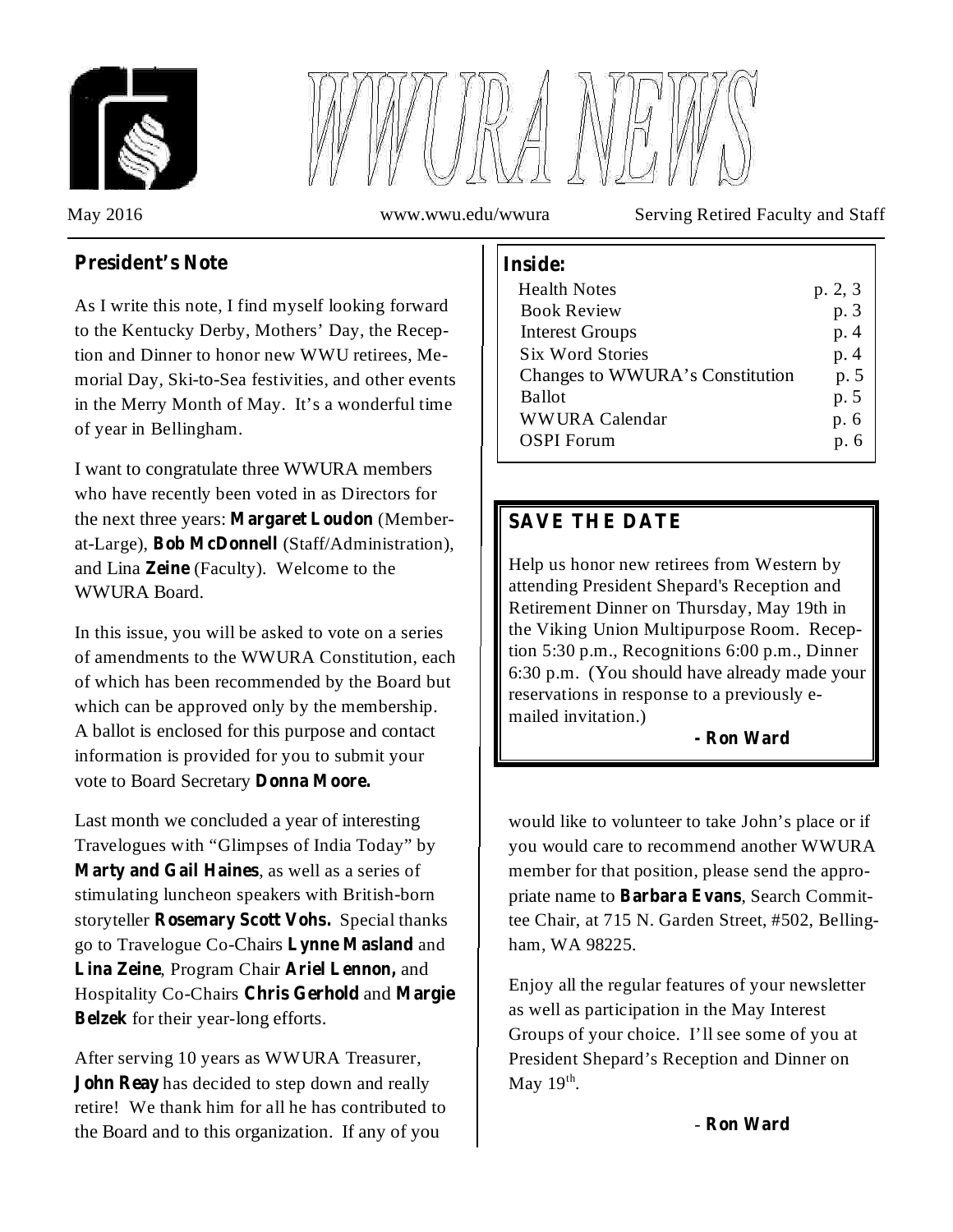# **May 2016 Health Notes by Evelyn Ames** *Risks of Overdosing on Vitamins and Minerals*

Have you recently checked labels of the cereals, breads and snacks you consume in your abode? If not, do a cursory check and see how many have added calcium, iron, folic acid, and other vitamins and minerals. Extra nutrients are added to enrich cereals and bread, fortify milk, orange juice, and flavored bottles of water/energy drinks. Add to this a daily dose of dietary supplements, more than likely the consumer is overdosing on vitamins and minerals. Are there any health risks? The National Institute of Medicine and professionals in nutrition research suggest there is. Below is a focus on three nutrients: calcium, folic acid, and iron.

Calcium: As an example, consider "Total Whole Grain Cereal." A ¾ cup without milk contains 100 % of calcium, 100% folic acid, and 100% iron. Special K French Vanilla Protein Shake contains 30 % of daily value for calcium, 30% of daily value of folic acid, and 8% of daily value of iron. What are the recommended daily levels? Generally, adults need 1,000 to 1,200 mg of calcium per day. This amount can be found in beans, greens, fruit, and nuts. Registered Dietitians (RD's) suggest that healthy individuals should not routinely exceed 2,000 to 2,500 mg, especially if added each day from supplements. Why? Adding too much calcium increases the risk of kidney stones. Calcium dietary supplements may interact with cardiovascular and thyroid drugs that a person is prescribed. Too much calcium may mask correct readings of insulin levels in diabetics. Too much can also cause nausea, diarrhea, and stomach cramps (too much zinc can do the same). Note that nutrients from foods and those from dietary supplements do not necessarily metabolize and interact similarly in the body.

Folic Acid: Definitely folic acid is a necessary and important vitamin for pregnant women. The recommendation for adults by the Institute of Medicine is 400 micrograms per day. Folic acid can be found in dark leafy greens, fruit, beans, and eggs. Enjoy eating food rather than ingesting a pill/capsule! What happens when one takes too much folic acid? It can mask vitamin B12 deficiency. This deficiency is seen in people over 50 and in vegetarians. Why the concern about lack of B12? Deficiency can lead to nerve damage and cognitive problems. Check labels for folic acid on enriched bread, cereals, flour, pasta, and rice. It is probably added! Anyone chow down on a Luna Bar? If you are a man that takes One A Day Men's 50 Plus Healthy Advantage supplement and eats Luna bars, you are consuming double the amount your body requires. It also has 30 % of the daily iron recommended.

Iron: Iron may be the most abundant mineral on the planet earth, but the human body need ingest only a small amount. The Institute of Medicine stresses that healthy people not exceed 45 mg of iron per day. The dietary recommendation in general is 8 to 18 mg per day. The situation is different for people who have iron-deficiency anemia. But, for the healthy, iron can be easily found in beans, red meat, eggs, and broccoli. And yes, cereals, pasta, and breads are frequently enriched with iron. E.g., one GNC Iron supplement contains 65 mg. Adverse health condition from too much iron: hemochromatosis (a genetic condition causing body to deposit excess iron in vital organs such as the heart). Types of iron supplements: ferrous sulfate (Feosol, Slow Fe), ferrous gluconate (Fergon), and ferrous fumarae (Femiron, Feostat). Some of the symptoms of overdosing with iron: buildup of fluid in lungs, diarrhea, metallic taste in mouth, black stools, nausea, low blood pressure, fast and weak pulse, dehydration, dizziness, and lack of desire to do anything.

In a nut shell, so to speak, if you eat a daily fortified cereal, munch on an "energy bar" during the day, drink a vitamin laced bottle of water, eat enriched pasta for dinner, and take a daily multi-dietary supplement, you have more than likely overdosed yourself! A good clue to spot a <u>false</u> claim about dietary supplements: the highlighted claim that the product is "totally safe," "all natural," or has "definitely no side effects." Extra fact: Did you know that too much "selenium" can lead to hair loss, fatigue, and nerve damage? The U.S. Food and Drug Administration's "Tips for Older Dietary Supplement Users reports "We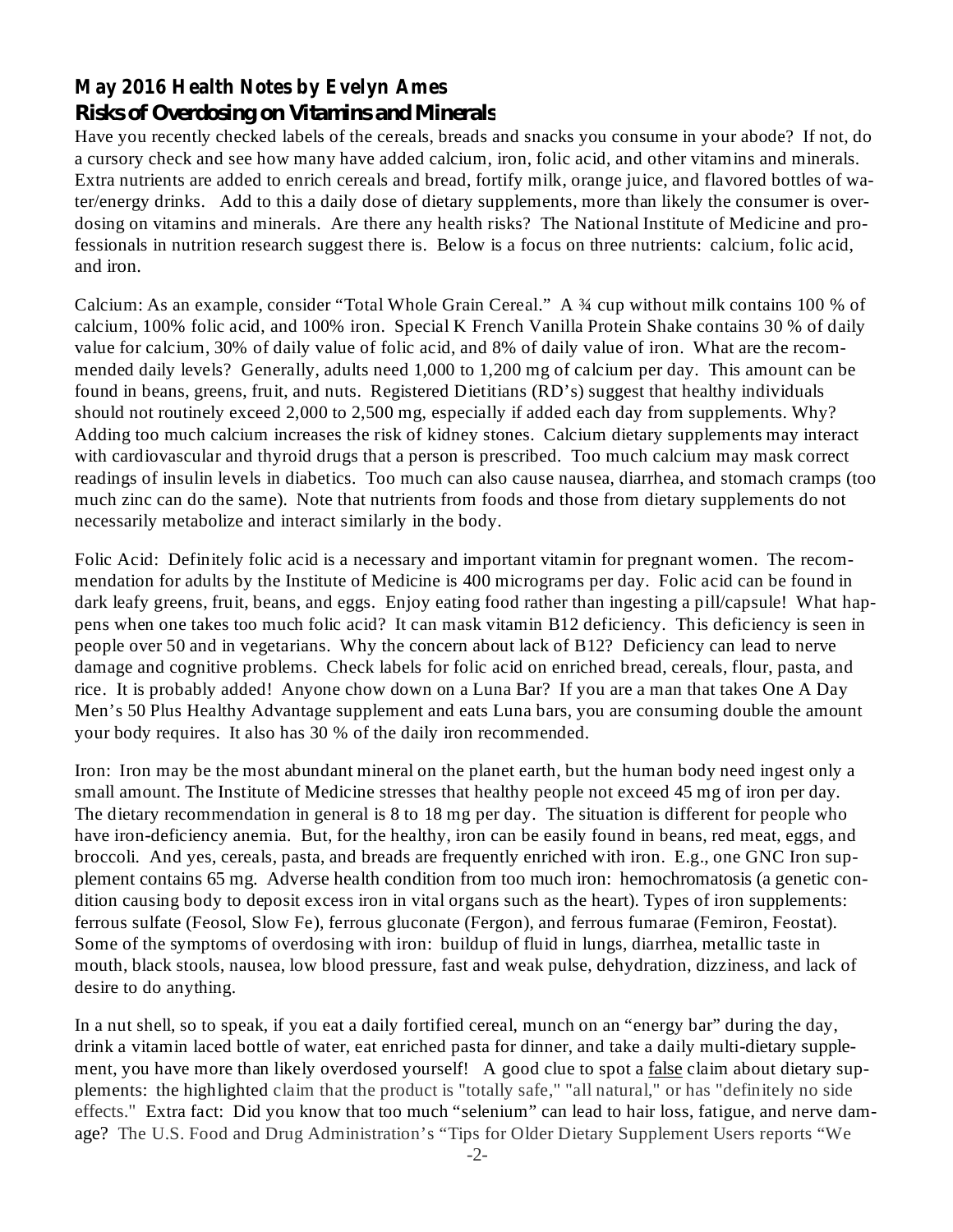## **Book Review**

#### **Floyd McKay's Reporting the Oregon Story: a Review**

The title reveals the topic of this fascinating book by one of our own. Floyd describes this book as "a personal memoir," and it is. It is also the story of an important transformation of our neighbor south of the Columbia River, making Oregon the lovely place it is today and a leader nationally in the environmental movement. Floyd was on the scene for almost all of it. He sets the boundaries of The Oregon Story as 1964 to 1986.

Floyd McKay's distinguished credentials for writing this particular story are beyond impressive. In 1964 he was reporting for the *Oregon Statesman* in Salem, with a beat including the state capitol. In 1970 he began reporting at the Salem television station, KGW, again covering the state news, particularly that cluster of issues that are The Oregon Story. In 1967-68 Floyd took one year away as a Nieman Fellow in journalism at Harvard. Toward the end of his career in Oregon, he spent two years as a central member of Governor Neil Goldschmidt's staff. In 1990, he retired from all that, came to Western's journalism department, eventually serving for eight years as department chair.

The core issues Floyd covers in reporting the Oregon Story include protecting the state's ocean beaches and the Columbia Gorge, restoring the then much polluted Willamette River, keeping throw-away bottles out of Oregon's rivers and trails, stopping a freeway to nowhere and shifting that budget to public transportation, enacting the nation's first ban of aerosol spray, removing nuclear power from Oregon, protecting and strengthening land use management—oh, and making Portland the urban gem that it is today.

In the 22 years from 1964 to 1986 the battles were many (including a number of repeats), the heroes and villains abounded. Floyd begins his exciting story with the Neubergers (Dick and Maurine) and treats us to an insider's view of events surrounding some of the most eminent Oregonians: Wayne Morse, Mark Hatfield, Bob Packwood, Victor Atiyeh, Neil Goldschmidt, John Kitzhaber. Two people Floyd gives particular attention to are governors Tom McCall (Republican) and Bob Straud (Democrat), both liberal environmentalists. And it was McCall who in 1970--at the height of national turmoil over the Vietnam War imaginatively and gutsily created Vortex, a state sponsored week-long rock festival that attracted rebellious youth away from Portland and the national convention of the American Legion and avoided the rioting and blood that had marked the Democratic convention in Chicago in 1968.

Floyd's compelling narrative reminds us that many of the best victories emerge from bi-partisan agreement and that the major victories often need to be re-won. Reporting the Oregon Story taught me much about our esteemed neighbor to the south, including that the fight for a healthy environment is a continuing one. It was therefore especially pleasing to see *The Cascadia Weekly* give Floyd's book a featured review recently while developing its relevance to our own current environment struggle.

#### **Bob McDonnell** -

**Health Notes** , cont'd

may think, 'Even if a product may not help me, it at least won't hurt me.' It's best not to assume that this will always be true. Some product ingredients, including nutrients and plant components, can be toxic based on their activity in your body. Some products may become harmful when consumed in high enough amounts, for a long enough time, or in combination with certain other substances." Short list of resources: http://www.webmd.com/diet/guide/effects-of-taking-too-many-vitamins

https://www.nlm.nih.gov/medlineplus/ency/article/002596.htm https://ods.od.nih.gov/factsheets/list-all/ https://nccih.nih.gov/health/supplements/wiseuse.htm

http://www.fda.gov/Food/DietarySupplements/UsingDietarySupplements/ucm110493.htm (tips for older supple. users)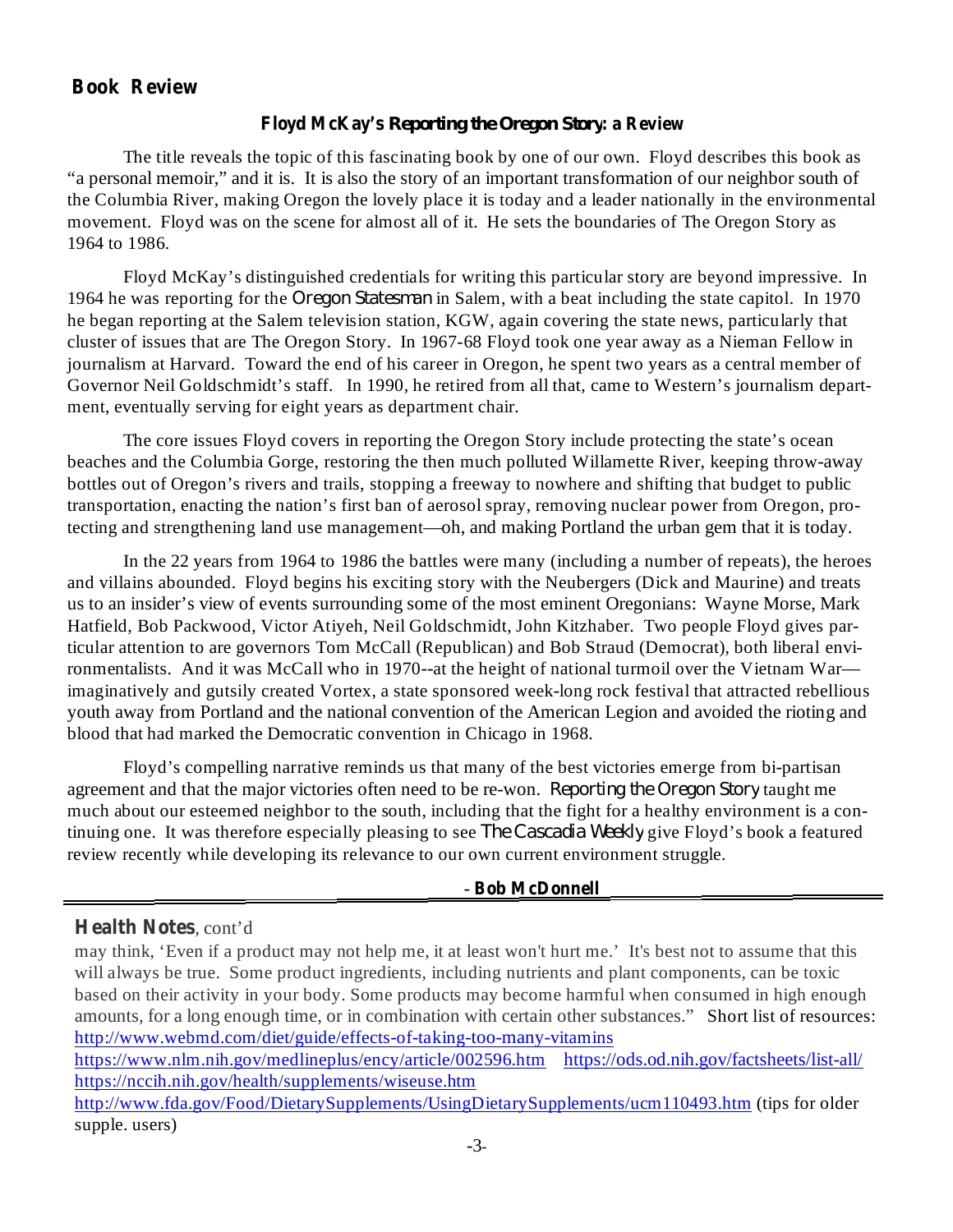## **MAY INTEREST GROUPS**

If you are interested in one of the groups please call or email the contact person.

BOOK GROUP--Donna Moore, 360-733-5769 <dfmoore12@gmail.com>

We will meet at 2:30 Tuesday, May 17th at the home of Donna Moore, 1200 Birch Falls Dr., May's book is *The Storied Life of A. J. Fikry* by Gabrielle Zevin, discussion leader-Inge,

- treats-Barbara Levin
- *June's book is The Unlikely Pilgrimage of Harold Fry by Rachel Joyce, discussion leader-Suzanne* Krogh, treats-Evelyn Ames

BRIDGE GROUP--Nicholas Bullat, 360-770-7270 <gnb.maestro@q.com> The Bridge Group will meet at 1:30 pm, Tuesday, May 24th. Place to be announced.

INFORMAL DINING -- Janet Berg, 360-733-4654, <janetlila@hotmail.com

OPERA GROUP--Evelyn Ames, 360-734-3184, <evelyn.ames@wwu.edu> Web site for The MET HD: https://www.metopera.org/Season/InCinemas/. and for the Skagit Opera: http://skagitopera.org/performances/

Locations for MET HD: Barkley Film Center and Lincoln Theater in Mt. Vernon. Skagit Opera is at McIntyre Hall in Mt. Vernon. At various times the Pickford Film Center offers opera, ballet, and theater productions from Europe venues.

SKING - Charlie Way, 360-734-0649  $\langle$ cbway@aol.com> Finished for the season.

WRITER'S GROUP - Evelyn Wright, 676-0227, <ewright410@comcast.net> Meets twice a month. The groups are kept small so there is time for reading and critiquing each other's work.

#### **SIX-WORD STORIES**

The Writers Group is looking for short stores — really short! They are hard to write, but here are some examples to start your thinking.

For sale: Baby shoes, never worn. Ernest Hemingway

Without thinking, I made two cups. Alistair Daniel

Revenge is living well, without you. Joyce Carol Oates

Send your entries — as many as you like — to Evelyn Wright, 444 S. State St. Apt 312, Bellingham, 98225. <ewright410@comcast.net>

**Deadline: June 30, 2016.** Your stories will be published in the fall edition of the WWURA Newsletter.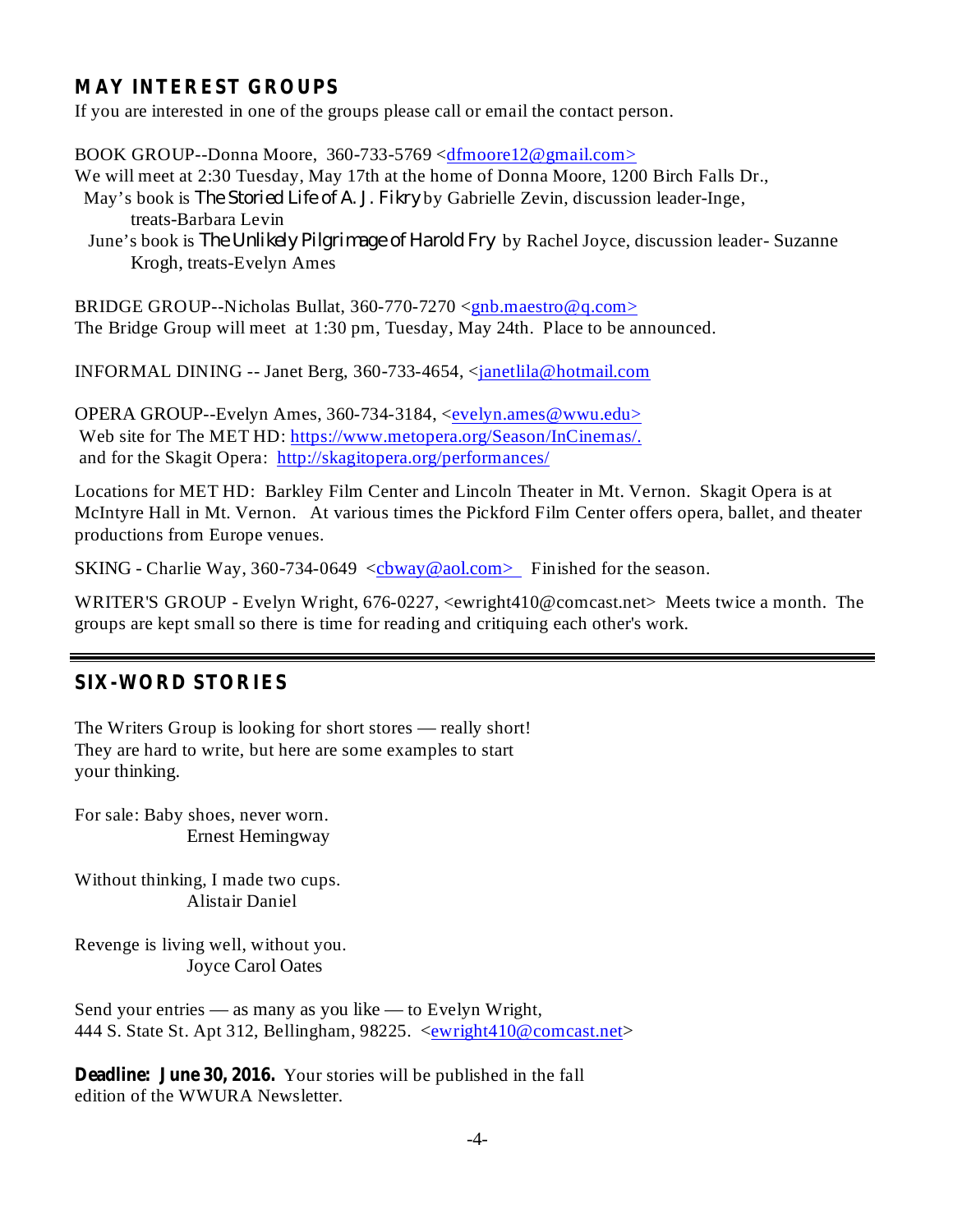# **Changes to WWURA's Constitution**

The WWURA Board is recommending the following changes to the Constitution. The constitution can be found on the WWURA website: www.wwu.edu/wwura

- Article III Membership eligibility •
	- 2014 Edition •

Persons eligible for membership include; retired Western Washington University personnel (faculty, staff, and administrators) and their spouses, widows or widowers, or partners; members and former members of the University's Board of Trustees and their spouses, widows or widowers, or partners; active and former University employees and their spouses widows or widowers or partners; retirees of other universities and colleges and their spouses, widows or widows; or partners; and, as approved by the Board of Directors, other persons who will support the goal of the Association.

- Proposed: Article III Membership Eligibility •
	- Active and retired Western Washington University employees •
	- Members and former members of the Western Washington University Board of Trustees •
	- Retirees of other universities and colleges •
	- Spouse/partners, widows/widowers of the above listed persons •
	- If approved by the Board, other persons who will support the goals of the Association •
- Directors shall be elected by a ballot distributed to all members at least three months before the Annual Meeting. Election shall be by a plurality of votes cast. Newly elected Directors shall assume their duties at the meeting **preceding** the Annual Meeting. Article V (4) : omit "one", insert "three"; omit "conclusion" , insert "meeting preceding" to read Elections: The •
- Article V  $(5)$ : Omit "the", insert "a" to read: to be published in a spring newsletter. •
- Article V (6): Omit "one week", insert "two months" to read: Ballots shall be received not later than two **months** before the Annual Meeting. •
- Article VII. (1): omit "written", insert "distributed by electronic or USPS mail" •
- Article VII. (2): omit "Written" to read: Notice of proposed amendments … •

| Please mail your ballot to: | <b>OR</b> send your vote by e-mail to |  |
|-----------------------------|---------------------------------------|--|
| Donna Moore                 | Donna Moore                           |  |
| 1200 Birch Falls Drive      | $d$ fmoore $12@$ gmail.com            |  |
| Bellingham, WA 98229        |                                       |  |

#### **Ballot**

| Article III (membership eligibility: | Yes |    |
|--------------------------------------|-----|----|
| Article V (4)                        | Yes | No |
| Article V(5)                         | Yes | No |
| Article V (6)                        | Yes | Nο |
| Article VII (1)                      | Yes | No |
| Article VII (2)                      | Yes |    |
|                                      |     |    |

Signature: